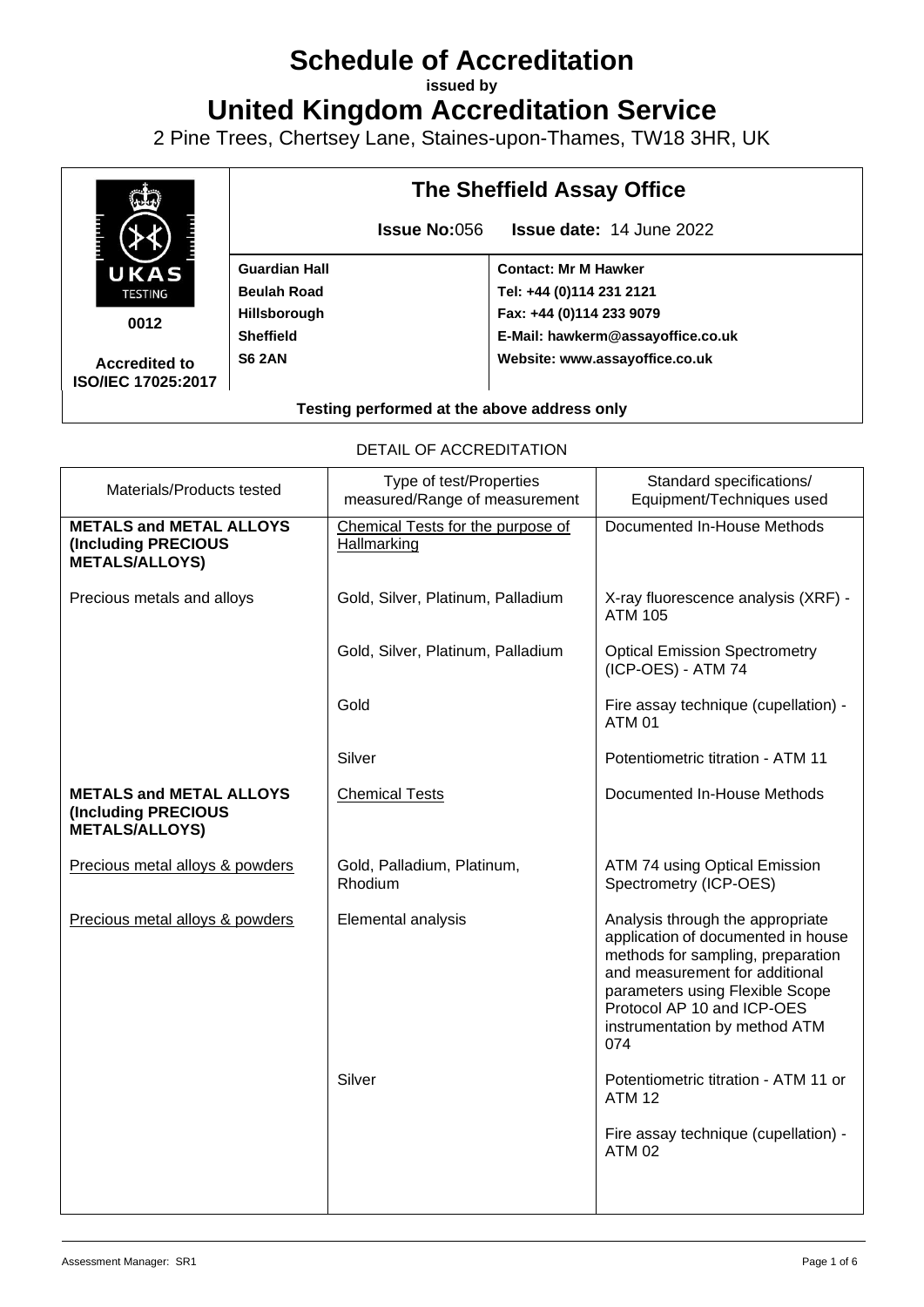| <b>TESTING</b><br>0012<br><b>Accredited to</b><br>ISO/IEC 17025:2017 |                                                                                                | <b>Schedule of Accreditation</b><br>issued by<br><b>United Kingdom Accreditation Service</b><br>2 Pine Trees, Chertsey Lane, Staines-upon-Thames, TW18 3HR, UK                                                                                                        |                                                          |
|----------------------------------------------------------------------|------------------------------------------------------------------------------------------------|-----------------------------------------------------------------------------------------------------------------------------------------------------------------------------------------------------------------------------------------------------------------------|----------------------------------------------------------|
|                                                                      |                                                                                                | The Sheffield Assay Office<br>Issue No: 056 Issue date: 14 June 2022                                                                                                                                                                                                  |                                                          |
|                                                                      |                                                                                                | Testing performed at main address only                                                                                                                                                                                                                                |                                                          |
|                                                                      | Materials/Products tested                                                                      | Type of test/Properties<br>measured/Range of measurement                                                                                                                                                                                                              | Standard specifications/<br>Equipment/Techniques used    |
|                                                                      | <b>METALS and METAL ALLOYS</b><br><b>(Including PRECIOUS</b><br><b>METALS/ALLOYS) (cont'd)</b> | Chemical Tests (cont'd)                                                                                                                                                                                                                                               | Documented In-House Methods                              |
|                                                                      |                                                                                                | Gold                                                                                                                                                                                                                                                                  | Fire assay technique (cupellation) -<br><b>ATM 01</b>    |
|                                                                      | Precious metal powders                                                                         | Gold, Platinum, Palladium                                                                                                                                                                                                                                             | Lead fusion/fire assay/ICP-OES<br><b>ATM 03</b>          |
|                                                                      | High purity silver                                                                             | Aluminium, Arsenic, Gold, Bismuth,<br>Cadmium, Cobalt, Chromium,<br>Copper, Iron, Magnesium,<br>Manganese, Nickel, Lead,<br>Palladium, Platinum, Antimony,<br>Selenium, Silicon, Tin, Tellurium,<br>Titanium, Zinc, Boron, Mercury,<br>Indium, Phoshorous, Ruthenium, | ATM 79 using Optical Emission<br>Spectrometry (ICP-OES)  |
|                                                                      | Base metals & alloys (e.g. steels)                                                             | Aluminium, Boron, Bismuth, Cobalt,<br>Chromium, Copper, Iron, Lead<br>Magnesium, Manganese, Nickel,<br>Molybdenum, Niobium,<br>Phosphorous, Silicon, Tin,<br>Tantalum, Titanium, Vanadium,<br>Tungsten, Zinc, Zircomium                                               | ATM 150 using Optical Emission<br>Spectrometry (ICP-OES) |
|                                                                      | Base metals & alloys (e.g. steels)                                                             | Elemental analysis                                                                                                                                                                                                                                                    | Analysis through the appropriate                         |

Carbon Sulphur

opriate application of documented in house methods for sampling, preparation and measurement for additional elements using Flexible Scope Protocol AP 10 and ICP-OES instrumentation by Method ATM150, ATM101, ATM102, ATM72 Combustion/Infra-red analysis - ATM 82

Silver Potentiometric titration - ATM 11 or ATM 12

Nitrogen, Oxygen, & Hydrogen | Thermoconductivity and IR absorption (Eltra ONH 2000 Analyser) using in-house method ATM 149

Metals, Metal Alloys, and Metal Powders (e.g titanium and steels)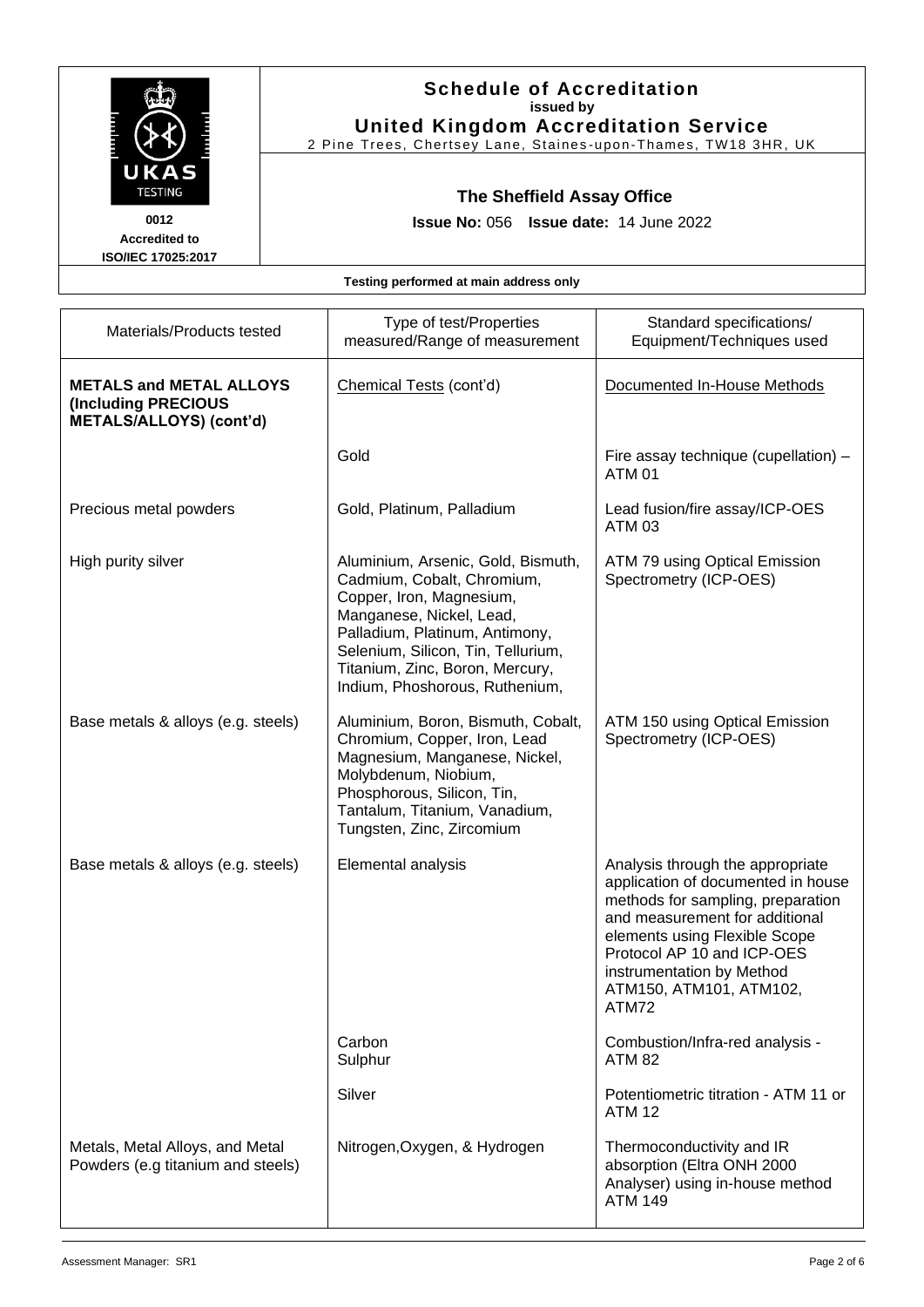|                                                                                         |                                                                      | <b>Schedule of Accreditation</b><br>issued by<br><b>United Kingdom Accreditation Service</b><br>2 Pine Trees, Chertsey Lane, Staines-upon-Thames, TW18 3HR, UK                  |                                                          |  |
|-----------------------------------------------------------------------------------------|----------------------------------------------------------------------|---------------------------------------------------------------------------------------------------------------------------------------------------------------------------------|----------------------------------------------------------|--|
| UKAS<br><b>TESTING</b><br>0012<br><b>Accredited to</b><br>ISO/IEC 17025:2017            | The Sheffield Assay Office<br>Issue No: 056 Issue date: 14 June 2022 |                                                                                                                                                                                 |                                                          |  |
|                                                                                         |                                                                      | Testing performed at main address only                                                                                                                                          |                                                          |  |
| Materials/Products tested                                                               |                                                                      | Type of test/Properties<br>measured/Range of measurement                                                                                                                        | Standard specifications/<br>Equipment/Techniques used    |  |
| <b>METALS and METAL ALLOYS</b><br>(Including PRECIOUS<br><b>METALS/ALLOYS) (cont'd)</b> |                                                                      | Chemical Tests (cont'd)                                                                                                                                                         | Documented In-House Methods                              |  |
| Copper and Brass alloys                                                                 |                                                                      | Arsenic, Aluminium, Bismuth,<br>Cadmium, Chromium, Copper, Iron,<br>Magnesium, Manganese,<br>Molybdenum, Nickel, Phosphorus,<br>Lead, Antimony, Silicon, Tin,<br>Titanium, Zinc | ATM 101 using Optical Emission<br>Spectrometry (ICP-OES) |  |
| Aluminium alloys                                                                        |                                                                      | Aluminium, Bismuth, Chromium,<br>Copper, Iron, Gallium, Lithium,<br>Magnesium, Manganese,<br>Molybdenum, Nickel, Lead,<br>Antimony, Silicon, Tin, Titanium,<br>Zinc, Zirconium  | ATM 102 using Optical Emission<br>Spectrometry (ICP-OES) |  |
| Lead/Tin Alloys                                                                         |                                                                      | Silver, Aluminium, Arsenic, Gold,<br>Bismuth, Cadmium, Copper, Iron,<br>Indium, Nickel, Lead, Palladium,<br>Antimony, Tin Zinc                                                  | ATM 72 using Optical Emission<br>Spectrometry (ICP-OES)  |  |
| <b>Ferrosilicon Alloys</b>                                                              |                                                                      | Aluminium, Barium, Calcium,<br>Chromium, Iron, Magnesium,<br>Mangenese, Phosphorus, Silicon,<br>Titanium, Zirconium                                                             | ATM 166 using Optical Emission<br>Spectroscopy (ICP-OES) |  |
| <b>Titanium Alloys</b>                                                                  |                                                                      | Aluminium, Chromium, Copper,<br>Iron, Molybdenum, Nickel, Niobium,<br>Tantalum, Tin, Titanium, Vanadium,<br>Zirconium                                                           | ATM 167 using Optical Emission<br>Spectroscopy (ICP-OES) |  |
| Metal powders and<br>Turnings                                                           |                                                                      | Loss-on-ignition at 120 $\degree$ C, 500 $\degree$ C<br>and 800 °C                                                                                                              | Gravimetric determination -<br><b>ATM 144</b>            |  |
|                                                                                         |                                                                      |                                                                                                                                                                                 |                                                          |  |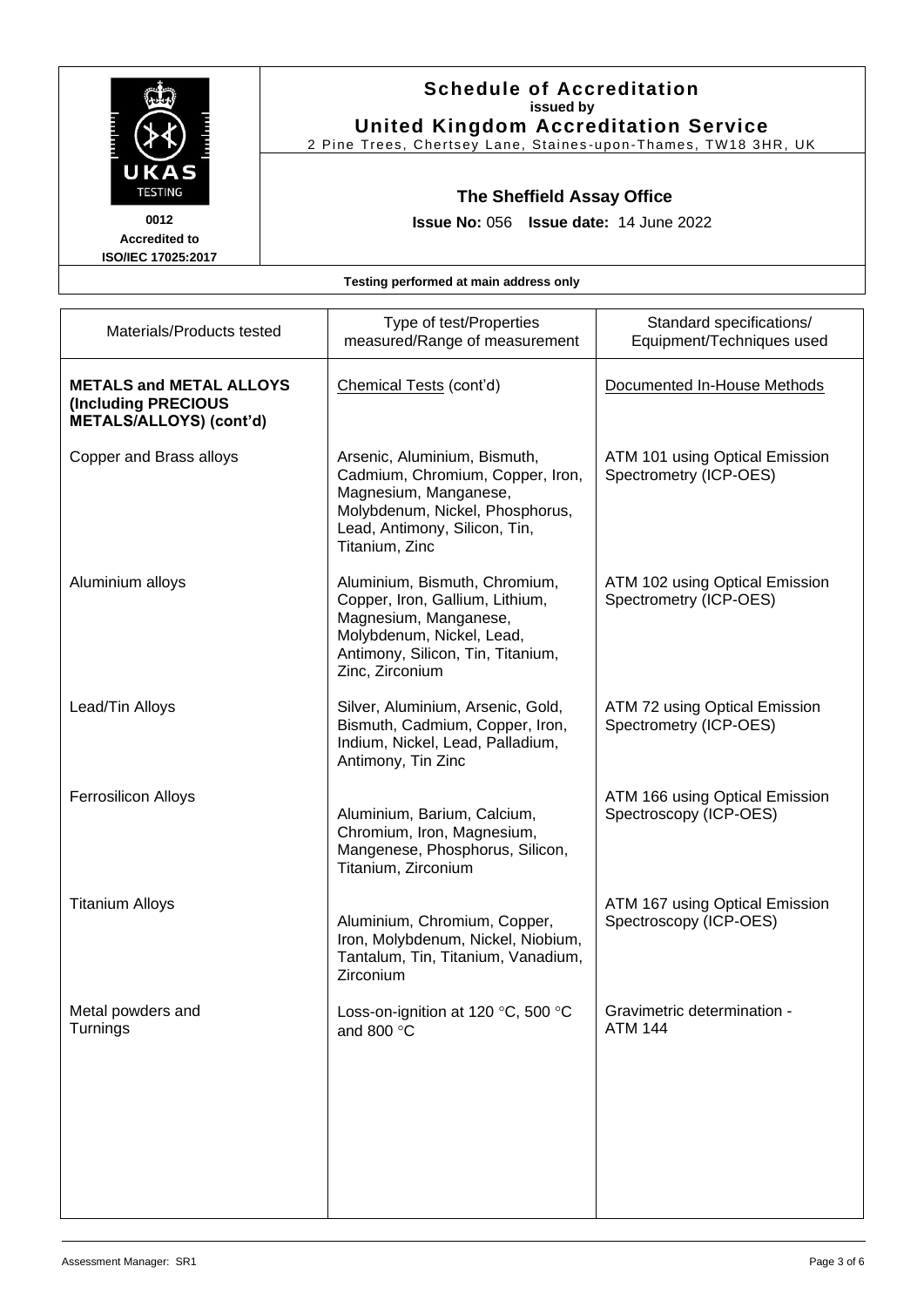|                                                                                                                               | <b>Schedule of Accreditation</b><br>issued by<br><b>United Kingdom Accreditation Service</b><br>2 Pine Trees, Chertsey Lane, Staines-upon-Thames, TW18 3HR, UK |                                                                                                                                                                                                                                                                                                                                                                                                                                                                                                     |                                                                                                                                                                                                                                          |  |
|-------------------------------------------------------------------------------------------------------------------------------|----------------------------------------------------------------------------------------------------------------------------------------------------------------|-----------------------------------------------------------------------------------------------------------------------------------------------------------------------------------------------------------------------------------------------------------------------------------------------------------------------------------------------------------------------------------------------------------------------------------------------------------------------------------------------------|------------------------------------------------------------------------------------------------------------------------------------------------------------------------------------------------------------------------------------------|--|
| UKAS<br><b>TESTING</b><br>0012<br><b>Accredited to</b><br>ISO/IEC 17025:2017                                                  |                                                                                                                                                                | The Sheffield Assay Office<br>Issue No: 056 Issue date: 14 June 2022                                                                                                                                                                                                                                                                                                                                                                                                                                |                                                                                                                                                                                                                                          |  |
|                                                                                                                               |                                                                                                                                                                | Testing performed at main address only                                                                                                                                                                                                                                                                                                                                                                                                                                                              |                                                                                                                                                                                                                                          |  |
| Materials/Products tested                                                                                                     |                                                                                                                                                                | Type of test/Properties<br>measured/Range of measurement                                                                                                                                                                                                                                                                                                                                                                                                                                            | Standard specifications/<br>Equipment/Techniques used                                                                                                                                                                                    |  |
| <b>METALS and METAL ALLOYS</b><br><b>(Including PRECIOUS</b><br><b>METALS/ALLOYS) (cont'd)</b>                                |                                                                                                                                                                | Chemical Tests (cont'd)                                                                                                                                                                                                                                                                                                                                                                                                                                                                             | Documented In-House Methods                                                                                                                                                                                                              |  |
| Metals in solution (eg, cyanide in<br>plating solutions, tank washings,<br>process waste (not including waters<br>/effluent)) |                                                                                                                                                                | Gold, Silver, Platinum, Palladium,<br>Aluminium, Arsenic, Boron, Barium,<br>Beryllium, Bismuth, Calcium,<br>Cadmium, Cerium, Chromium,<br>Copper, Iron, Gallium, Hafnium,<br>Mercury, Indium, Iridium,<br>Potassium, Lanthanum,<br>Magnesium, Manganese,<br>Molybdenum, Sodium, Niobium,<br>Nickel, Phosphorus, Lead,<br>Rhenium, Rhodium, Ruthenium,<br>Selenium, Silicon, Tin, Strontium,<br>Tantalum, Tellurium, Thorium,<br>Thallium, Titanium, Vanadium,<br>Tungsten, Yttrium, Zinc, Zirconium | ICP-OES - ATM 83                                                                                                                                                                                                                         |  |
| Metals in solution (e.g. cyanide in<br>plating solutions, tank washings,<br>process waste (not inlcuing<br>waters/effluent))  |                                                                                                                                                                | Elemental analysis                                                                                                                                                                                                                                                                                                                                                                                                                                                                                  | Analysis through the appropriate<br>application of documented in house<br>methods for sampling, preparation<br>and measurement for additional<br>elements using Flexible Scope<br>Protocol AP 10 and ICP-OES<br>instrumentation by ATM83 |  |
| Jewellery and related products                                                                                                |                                                                                                                                                                | Nickel (releasable)                                                                                                                                                                                                                                                                                                                                                                                                                                                                                 | Acid dissolution followed by ICP-<br>OES or ICP-MS based on BS EN<br>1811:2011 + A1:2015/, BS EN<br>12472:2020 + A1:2009 (ATM 87,<br>ATM 89)                                                                                             |  |
| Jewellery and related products<br>(including childrens jewellery and<br>painted jewellery)                                    |                                                                                                                                                                | <b>Lead and Cadmium</b>                                                                                                                                                                                                                                                                                                                                                                                                                                                                             | 16 CFR part 1303:<br>Documented in house method<br>ATM 134 based on<br>CPSC-CH-E1001-08.1 using<br><b>ICP-OES</b>                                                                                                                        |  |
|                                                                                                                               |                                                                                                                                                                | Lead and Cadmium                                                                                                                                                                                                                                                                                                                                                                                                                                                                                    | Documented in house method<br>ATM 134 based on CPSC-CH-<br>E1001-08.1 and CPSC-CH-E1003-<br>09.1. using ICP-MS                                                                                                                           |  |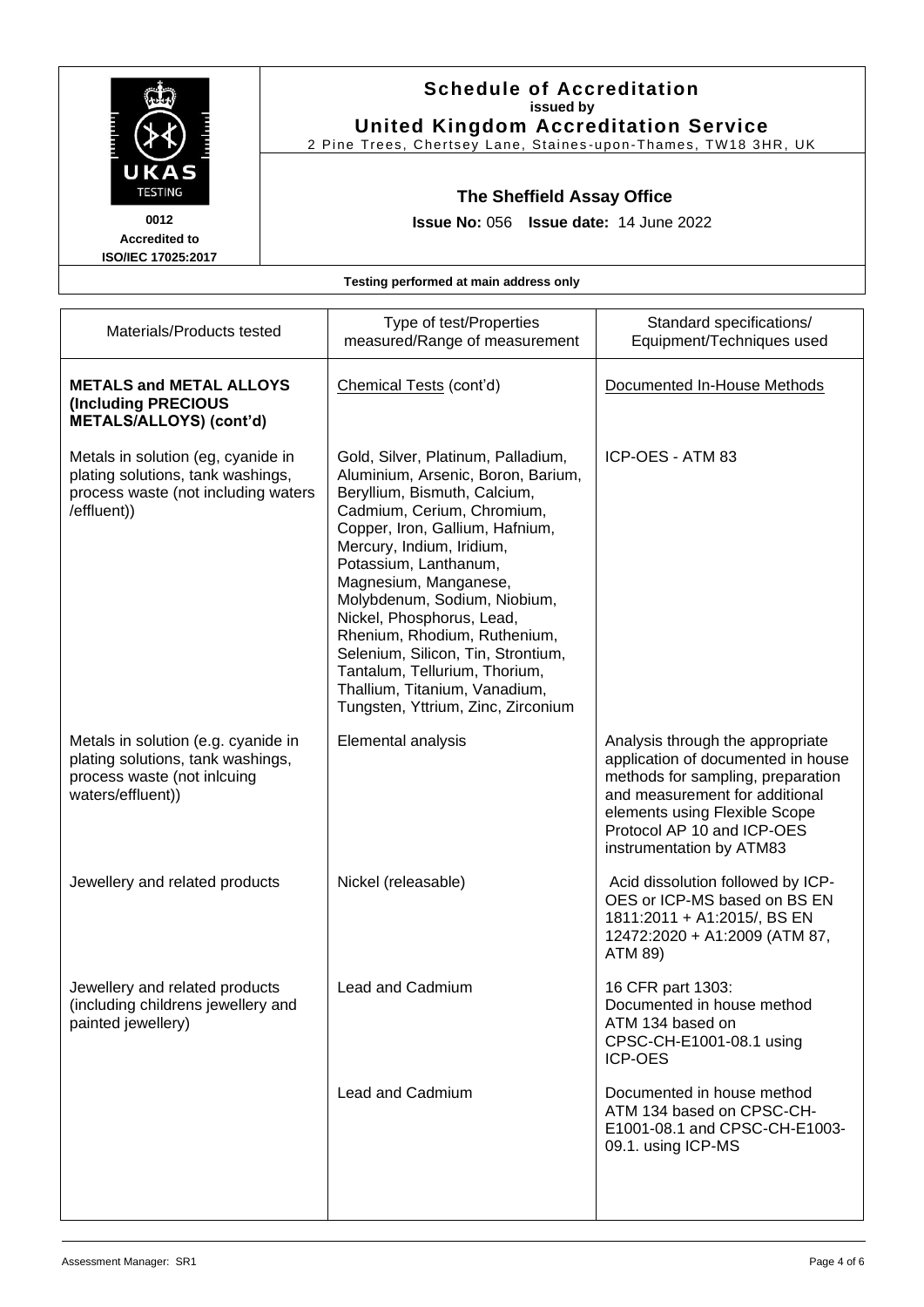| <b>The Second Second</b><br>K<br><b>TESTING</b> | FEE E |  |
|-------------------------------------------------|-------|--|
| 0012                                            |       |  |

### **Schedule of Accreditation issued by United Kingdom Accreditation Service**

2 Pine Trees, Chertsey Lane, Staines -upon -Thames, TW18 3HR, UK

### **The Sheffield Assay Office**

**Issue No:** 056 **Issue date:** 14 June 2022

**Accredited to ISO/IEC 17025:2017**

#### **Testing performed at main address only**

| Type of test/Properties<br>measured/Range of measurement                                       | Standard specifications/<br>Equipment/Techniques used                                                                                                                                                                                            |
|------------------------------------------------------------------------------------------------|--------------------------------------------------------------------------------------------------------------------------------------------------------------------------------------------------------------------------------------------------|
| <b>Chemical Tests</b>                                                                          | Documented In-House Methods                                                                                                                                                                                                                      |
| Lead and Cadmium                                                                               | 16 CFR part 1303:<br>Documented in house method<br>ATM 134 based on<br>CPSC-CH-E1003-09.1 using<br>ICP-OES)                                                                                                                                      |
| Lead and Cadmium                                                                               | Documented in house method<br>ATM 134 based on CPSC-CH-<br>E1001-08.1 and CPSC-CH-E1003-<br>09.1. using ICP-MS                                                                                                                                   |
| <b>Chemical Tests</b>                                                                          | Documented In-House Method                                                                                                                                                                                                                       |
| Mercury content                                                                                | Atomic fluorescence spectrometry<br>(cold vapour technique - CV-AFS) -<br><b>ATM 103</b>                                                                                                                                                         |
| Creatinine content                                                                             | UV/VIS spectrophotometry -<br><b>ATM 104</b>                                                                                                                                                                                                     |
| <b>Chemical Tests</b>                                                                          | Documented In-House Method                                                                                                                                                                                                                       |
| Silver, Arsenic, Cadmium, Cobalt,<br>Copper, Iron, Mercury, Sodium,<br>Nickel, Lead, Tin, Zinc | ATM 99 using ICP-MS                                                                                                                                                                                                                              |
| Silver                                                                                         | ATM 106 using Optical Emission<br>Spectrometry (ICP-OES)                                                                                                                                                                                         |
| Silver                                                                                         | ATM 115 using Optical Emission<br>Spectrometry (ICP-OES)                                                                                                                                                                                         |
| Elemental analysis                                                                             | Analysis through the appropriate<br>application of documented in house<br>methods for sampling, preparation<br>and measurement for additional<br>elements using Flexible Scope<br>Protocol AP 10 and ICP-OES<br>instrumentation by ATM99, ATM106 |
|                                                                                                |                                                                                                                                                                                                                                                  |